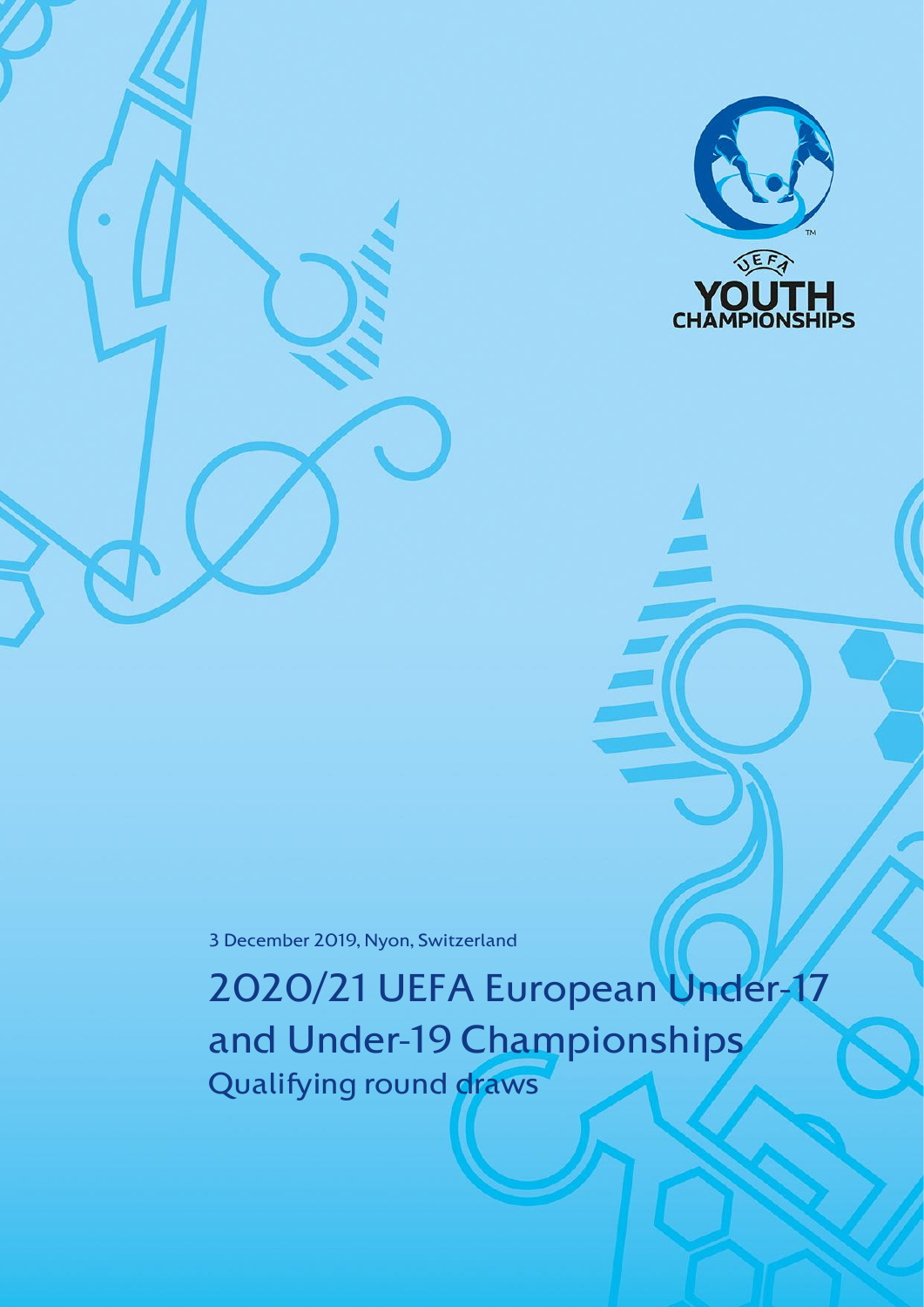

## DRAW PROCEDURE

### Qualifying rounds 20th UEFA European Under-17 and Under-19 Championships, 2020/21

Please find below details of the competition system, coefficient ranking system, draw procedure, group formation for the elite round and match dates.

## COMPETITION SYSTEM

#### Under-17

Fifty-five member associations will take part in the competition. Fifty-two teams will enter the competition in the qualifying round and two (Netherlands and Spain) will join in the elite round. The final tournament host association (Cyprus) qualifies automatically for the final tournament.

### Under-19

Fifty-four member associations will take part in the competition. Fifty-two teams will enter the competition in the qualifying round and one (Portugal) will join in the elite round. The final tournament host association (Romania) qualifies automatically for the final tournament.

## COEFFICIENT RANKING SYSTEM

#### Reference periods

The qualifying round coefficient ranking lists are established for the qualifying round draws on the basis of the associations' results in the four most recently completed seasons*.* For the 2020/21 competitions, the qualifying round coefficient ranking lists are therefore based on the associations' results in the 2015/16, 2016/17, 2017/18 and 2018/19 seasons.

#### Match points

Points are awarded for each match played in the qualifying rounds, elite rounds and final tournament group stages.

Match points are awarded in accordance with the final scores as ratified by UEFA. Penalty shoot-outs and final tournament knockout matches are not taken into consideration.

Points are awarded as follows: 3 points for a win; 1 point for a draw, 0 points for a defeat.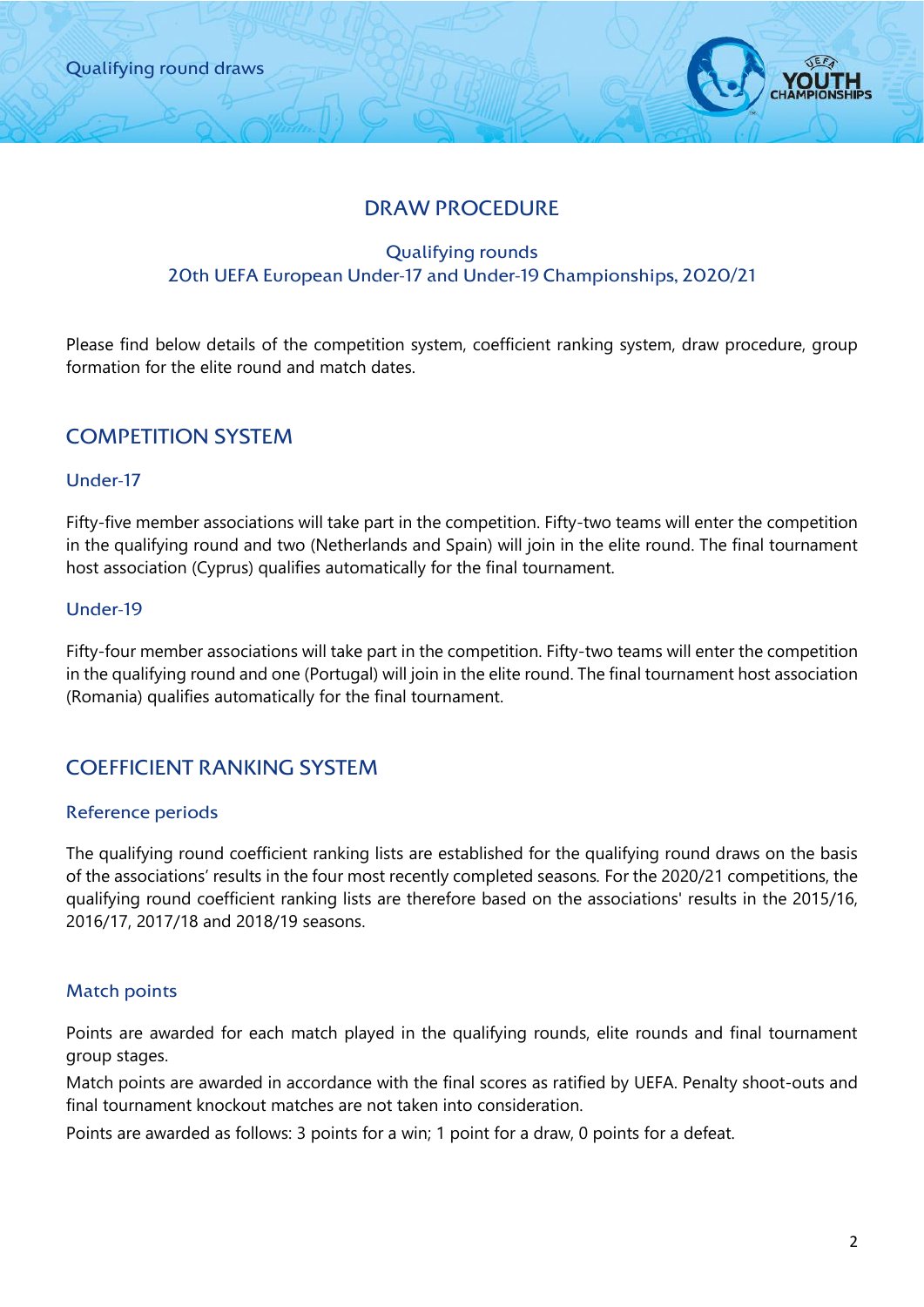

#### Qualifying competition - bonus points

The following bonus points are awarded:

- Automatic qualification for the elite round: 1 point
- Qualification from the qualifying round to the elite round: 1 point
- Qualification from the elite round to the final tournament:  $U17 = 1$  point;  $U19 = 2$  points

#### Qualifying competition - bonus points for final tournament hosts

An association that has hosted a final tournament in any of the four seasons taken into account for the coefficients will have no points from the corresponding qualifying competition. By way of compensation, the host association receives the following bonus points:

- U17: 2 points (= Azerbaijan, Croatia, England and Republic of Ireland)
- U19: 3 points (= Germany, Georgia, Finland and Armenia)

#### Final tournament - bonus points

| <b>Final</b><br>tournaments  |            | 2015/16                                    | <b>Pts</b>     | 2016/17                                             | <b>Pts</b>     | 2017/18                                      | <b>Pts</b>     | 2018/19                                             | <b>Pts</b>     |
|------------------------------|------------|--------------------------------------------|----------------|-----------------------------------------------------|----------------|----------------------------------------------|----------------|-----------------------------------------------------|----------------|
| <b>Winners</b>               | U17        | Portugal                                   | 4              | Spain                                               | 4              | <b>Netherlands</b>                           | 4              | <b>Netherlands</b>                                  | 4              |
|                              | U19        | France                                     | 3              | England                                             | 3              | Portugal                                     | 3              | Spain                                               | 3              |
|                              | <b>U17</b> | Spain                                      | 3              | England                                             | 3              | Italy                                        | 3              | Italy                                               | 3              |
| <b>Runners-up</b>            | U19        | Italy                                      | $\overline{2}$ | Portugal                                            | $\overline{c}$ | Italy                                        | $\overline{c}$ | Portugal                                            | $\overline{2}$ |
| Semi-                        | U17        | Netherlands,<br>Germany                    | $\overline{c}$ | Turkey,<br>Germany                                  | 2              | Belgium,<br>England                          | 2              | Spain, France                                       | $\mathcal{P}$  |
| finalists                    | U19        | Portugal,<br>England                       |                | Czech Republic,<br><b>Netherlands</b>               |                | Ukraine, France                              | 4              | Republic of<br>Ireland, France                      |                |
| <b>Quarter-</b><br>finalists | <b>U17</b> | Austria,<br>Belgium,<br>England,<br>Sweden |                | France, Hungary,<br>Netherlands,<br>Rep. of Ireland | 1              | Sweden,<br>Norway, Spain,<br>Rep. of Ireland | и              | Belgium, Czech<br>Republic,<br>Hungary,<br>Portugal |                |

Results obtained during the final tournaments, as indicated in the table below:

#### Coefficient calculation

Each association's qualifying round coefficient is calculated by:

- adding up the match points obtained in a given season;
- dividing the total by the number of qualifying competition and final tournament group matches played;
- adding the bonus points to produce the coefficient for that season;
- adding together the four-season coefficients to produce the overall qualifying round coefficient.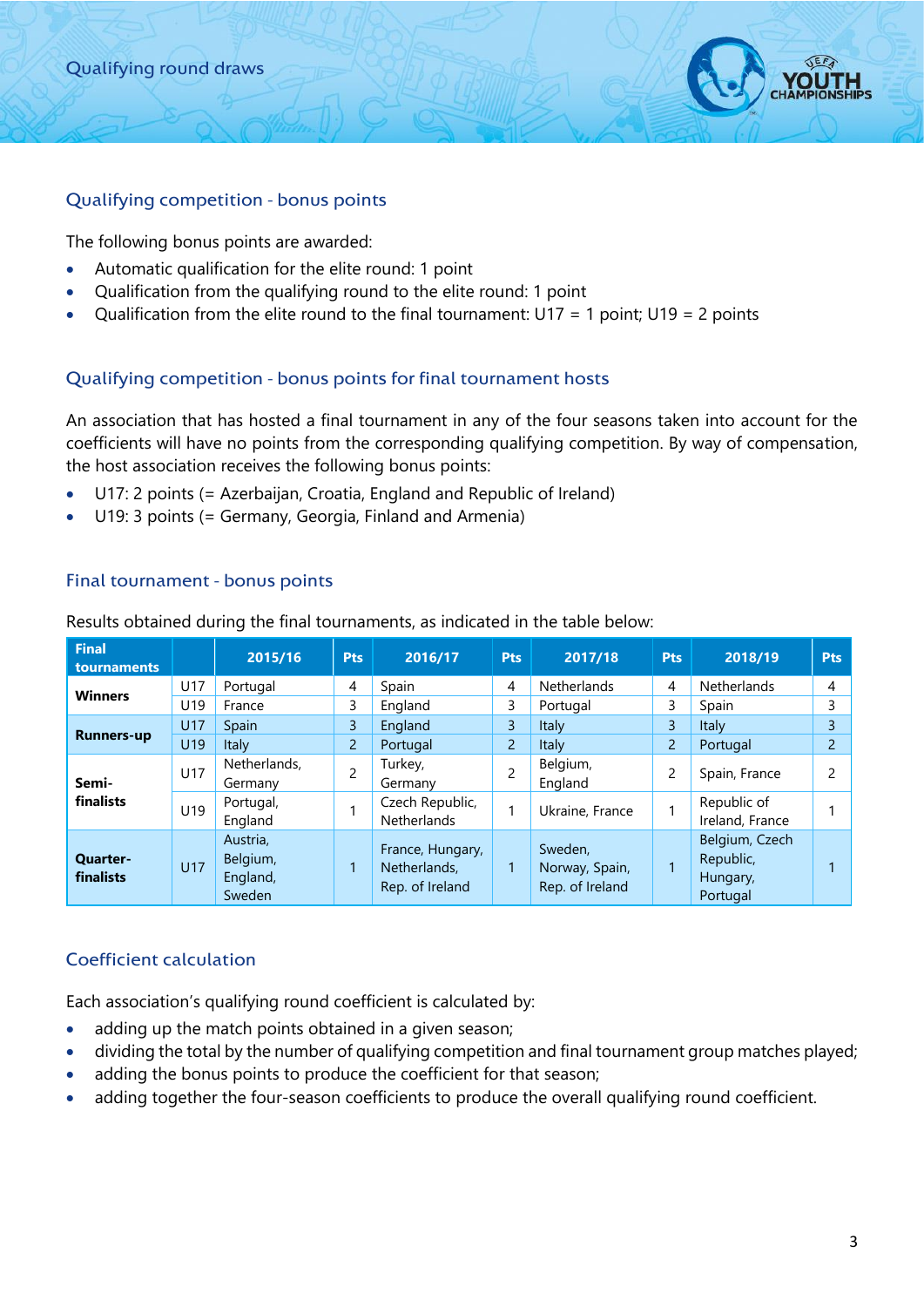If two or more associations have an equal qualifying round coefficient, the following criteria are applied, in the order given, to determine their final rankings:

- a) higher number of matches played;
- b) higher coefficient from the most recent season, i.e. 2018/19;
- c) higher coefficient from the next three most recent seasons, i.e. 2017/18, 2016/17 and 2015/16;
- d) superior goal difference from the most recent season, i.e. 2018/19;
- e) superior goal difference from the next three most recent seasons, i.e. 2017/18, 2016/17 and 2015/16.

### DRAW PROCEDURE

The 52 associations will be split into 4 pots of 13 teams, as follows:

#### **Pot A (yellow balls)**

U17: associations ranked 3 to 15 U19: associations ranked 2 to 14

#### **Pot B (red balls)**

U17: associations ranked 16 to 28 U19: associations ranked 15 to 27

#### **Pot C (green balls)**

U17: associations ranked 29 to 41 U19: associations ranked 28 to 40

#### **Pot D (blue balls)**

U17: associations ranked 42 to 54 U19: associations ranked 41 to 53

The draw will start with Pot D and end with Pot A in order to ensure that the strongest teams are drawn last. Each pot will be emptied before the next pot is started.

#### *First draw phase*

• The teams in Pot D will be drawn one after another and placed in the *fourth* position in Groups 1 to 13.

#### *Second draw phase*

• The teams in Pot C will be drawn one after another and each one placed in the *third* position in one of the 13 groups.

#### *Third draw phase*

• The teams in Pot B will be drawn one after another and each one placed in the *second* position in one of the 13 groups.

#### *Fourth draw phase*

• The teams in Pot A will be drawn one after another and each one placed in the *first* position in one of the 13 groups.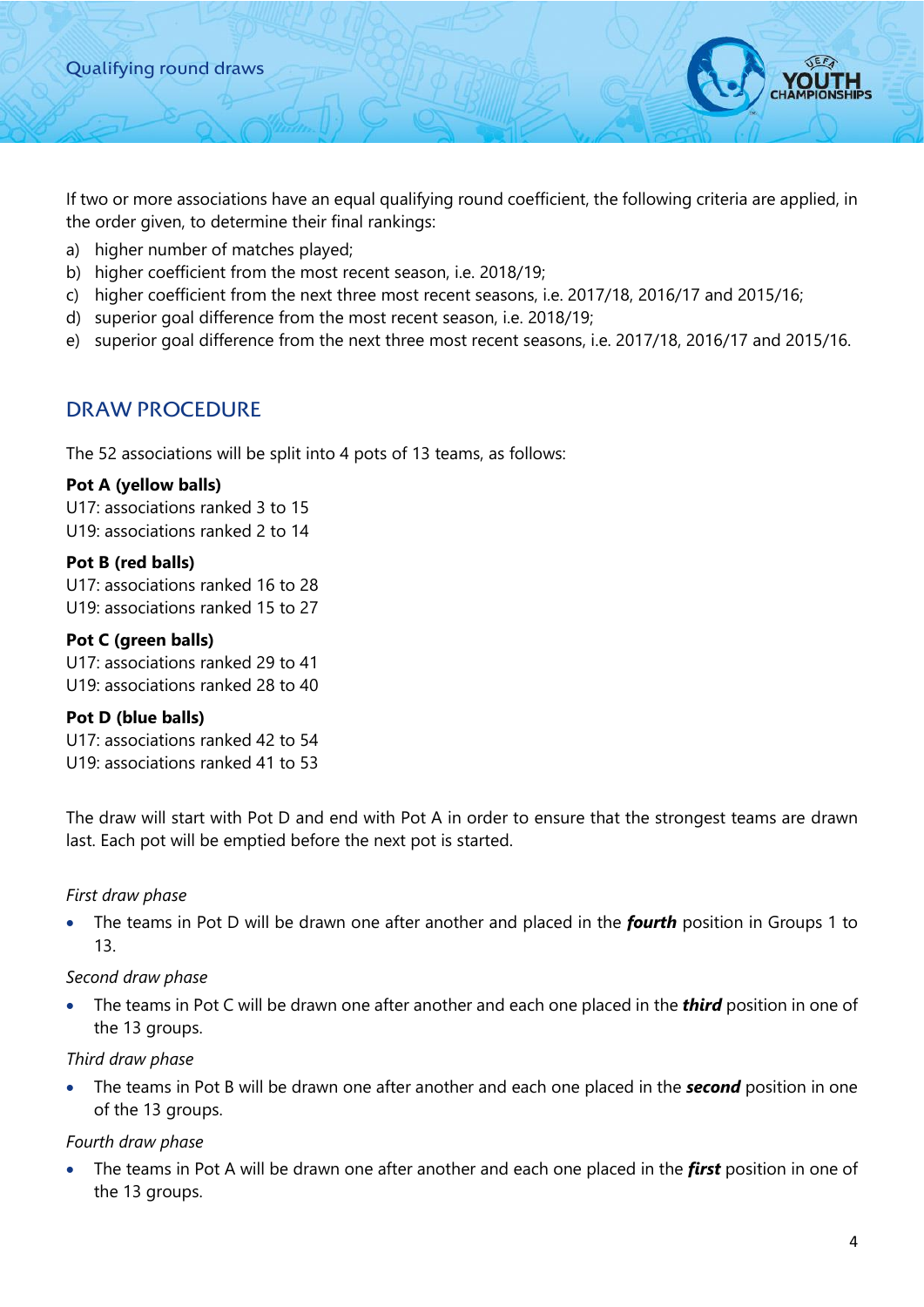On the basis of previous decisions taken by the UEFA Executive Committee and the UEFA Emergency Panel, the following countries cannot be drawn into the same group: Armenia and Azerbaijan, Spain and Gibraltar, Russia and Ukraine, Kosovo and Serbia, and Kosovo and Bosnia-Herzegovina.

For both competitions, the teams will be allocated to groups in numerical order. If clashes arise, the team drawn will be moved to the next available group. The draw continues by first filling the slot left vacant. If clashes arise in the last three or four groups, the teams will be allocated to groups appropriately.

**U17:** 30 teams will qualify from the qualifying round to the elite round, i.e. the 13 group winners, the 13 group runners-up and the four best third-placed teams.

**U19:** 27 teams will qualify from the qualifying round to the elite round, i.e. the 13 group winners, the 13 group runners-up and the best third-placed team.

## MATCH DATES

For both competitions, the qualifying round matches must be played on or before Tuesday 17 November 2020.

## GROUP FORMATION FOR THE ELITE ROUND

Draws will take place to form the eight groups of four teams (U17) and seven groups of four teams (U19). The definitive draw procedures will be communicated to the associations concerned on completion of the qualifying rounds.

In the U17 competition, the eight group winners and the seven best runners-up will qualify for the final tournament.

In the U19 competition, the seven group winners will qualify for the final tournament.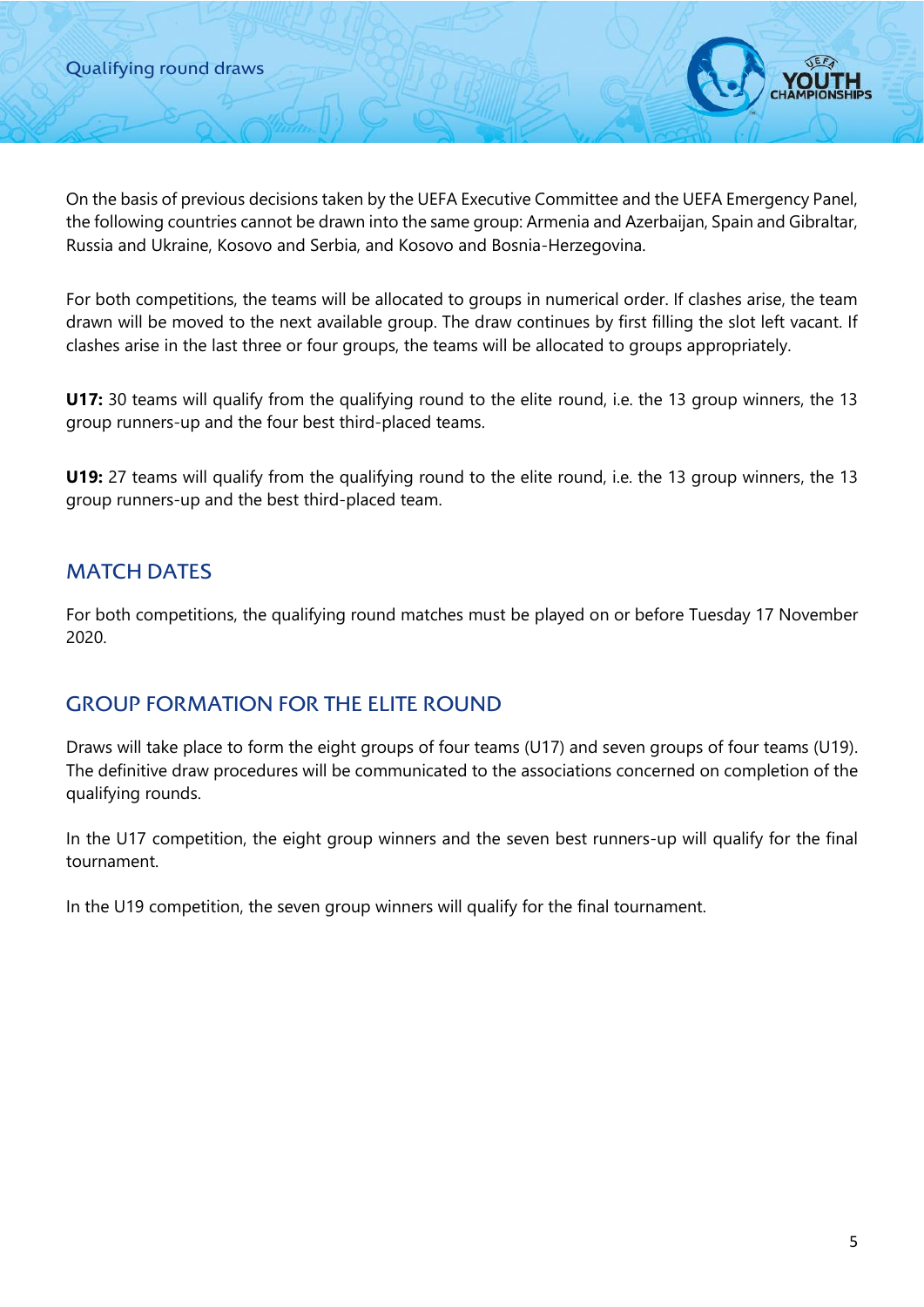

## UEFA UNDER-17 NATIONAL TEAM COEFFICIENTS

# Calculation for the 2020/21 qualifying round

|                |                                               |                |    | 2015/16        |        |                |                | 2016/17        |        |                |   | 2017/18                 |        |                |   | 2018/19        |        | Combined                                                                                    |    | GD    |        |
|----------------|-----------------------------------------------|----------------|----|----------------|--------|----------------|----------------|----------------|--------|----------------|---|-------------------------|--------|----------------|---|----------------|--------|---------------------------------------------------------------------------------------------|----|-------|--------|
| No.            | Team                                          | <b>Pts</b>     | M  | В              | Coeff. | Pts            | М              | В              | Coeff. | Pts            | M | В                       | Coeff. | Pts            | М | в              | Coeff. | Coeff.                                                                                      | М  | 18/19 |        |
| $\mathbf{1}$   | Netherlands                                   | 16             | 9  | 4              | 5.778  | 22             | 9              | 3              | 5.444  | 24             | 9 | 6                       | 8.667  | 24             | 9 | 6              | 8.667  | 28.556                                                                                      | 36 |       | Seeded |
| 2              | Spain                                         | 21             | 9  |                | 7.333  | 22             | 9              | 6              | 8.444  | 18             | 9 | 3                       | 5.000  | 24             | 9 |                | 6.667  | 27.444                                                                                      | 36 |       |        |
| 3              | England                                       | 20             | 9  | 3              | 5.222  | 27             | 9              | 5              | 8.000  | 6              | 3 | $\overline{\mathbf{4}}$ | 6.000  | 11             | 6 | $\overline{2}$ | 3.833  | 23.056                                                                                      | 27 |       |        |
| 4              | Italy                                         | 14             | 9  | $\overline{2}$ | 3.556  | 16             | 9              | $\overline{2}$ | 3.778  | 21             | 9 | 5                       | 7.333  | 27             | 9 | 5              | 8.000  | 22.667                                                                                      | 36 |       |        |
| 5              | Portugal                                      | 23             | 9  | 6              | 8.556  | 10             | 6              | $\mathbf{1}$   | 2.667  | 11             | 6 | $\overline{2}$          | 3.833  | 24             | 9 | 3              | 5.667  | 20.722                                                                                      | 30 |       |        |
| 6              | Germany                                       | 14             | 6  | 4              | 6.333  | 18             | 6              | 4              | 7.000  | 7              | 6 | $\overline{c}$          | 3.167  | 8              | 6 | $\sqrt{2}$     | 3.333  | 19.833                                                                                      | 24 |       |        |
| $\overline{7}$ | France                                        | 16             | 9  | $\overline{2}$ | 3.778  | 20             | 9              | 3              | 5.222  | 13             | 6 | $\mathbf{1}$            | 3.167  | 25             | 9 | 4              | 6.778  | 18.944                                                                                      | 33 |       |        |
| 8              | Belgium                                       | 17             | 9  | 3              | 4.889  | $\overline{4}$ | 6              | $\mathbf{1}$   | 1.667  | 22             | 9 | 4                       | 6.444  | 23             | 9 | 3              | 5.556  | 18.556                                                                                      | 33 |       |        |
| 9              | Republic of Ireland                           | 11             | 6  | $\mathbf{1}$   | 2.833  | 21             | 9              | 3              | 5.333  | 24             | 9 | 3                       | 5.667  | $\mathbf{3}$   | 3 | $\overline{2}$ | 3.000  | 16.833                                                                                      | 27 |       |        |
| 10             | Sweden                                        | 17             | 9  | 3              | 4.889  | 9              | 6              | $\mathbf{1}$   | 2.500  | 16             | 9 | 3                       | 4.778  | 10             | 9 | 2              | 3.111  | 15.278                                                                                      | 33 |       |        |
| 11             | Hungary                                       | $\overline{2}$ | 3  | $\mathbf 0$    | 0.667  | 19             | 9              | 3              | 5.111  | 13             | 6 | $\mathbf{1}$            | 3.167  | 22             | 9 | 3              | 5.444  | 14.389                                                                                      | 27 |       |        |
| 12             | Austria                                       | 18             | 9  | 3              | 5.000  | 10             | 6              | 1              | 2.667  | 10             | 6 | 1                       | 2.667  | 11             | 9 | 2              | 3.222  | 13.556                                                                                      | 30 |       |        |
| 13             | Serbia                                        | 15             | 9  | $\overline{2}$ | 3.667  | 15             | 9              | $\overline{2}$ | 3.667  | 16             | 9 | $\overline{2}$          | 3.778  | $\overline{7}$ | 6 | $\mathbf{1}$   | 2.167  | 13.278                                                                                      | 33 |       |        |
|                |                                               | 8              | 6  | 1              |        | 21             | 9              | 4              | 6.333  | $\overline{7}$ | 6 | $\mathbf{1}$            |        | 5              | 6 | 1              |        |                                                                                             | 27 |       |        |
| 14             | Turkey                                        |                | 9  | $\mathcal{P}$  | 2.333  |                |                |                |        |                |   | 2                       | 2.167  |                |   |                | 1.833  | 12.667                                                                                      |    |       |        |
| 15             | Bosnia and Herzegovina                        | 15             |    |                | 3.667  | 13             | 9              | $\overline{2}$ | 3.444  | 14             | 9 |                         | 3.556  | 4              | 6 |                | 1.667  | 12.333                                                                                      | 33 |       |        |
| 16             | Scotland                                      | 8              | 9  | $\overline{2}$ | 2.889  | 22             | 9              | $\overline{2}$ | 4.444  | 10             | 6 | 1                       | 2.667  | 6              | 6 | 1              | 2.000  | 12.000                                                                                      | 30 |       |        |
| 17             | Ukraine                                       | 15             | 9  | 2              | 3.667  | 11             | 9              | $\overline{2}$ | 3.222  | 8              | 6 | 1                       | 2.333  | 10             | 6 | 1              | 2.667  | 11.889                                                                                      | 30 |       |        |
| 18             | Czech Republic                                | 11             | 6  | 1              | 2.833  | 5              | 6              | $\mathbf{1}$   | 1.833  | 5              | 6 | 1                       | 1.833  | 20             | 9 | 3              | 5.222  | 11.722                                                                                      | 27 |       |        |
| 19             | Israel                                        | $\overline{7}$ | 6  | 1              | 2.167  | 13             | 6              | $\mathbf{1}$   | 3.167  | 15             | 9 | $\overline{2}$          | 3.667  | $\overline{7}$ | 6 | $\mathbf{1}$   | 2.167  | 11.167                                                                                      | 27 |       | മ      |
| 20             | Switzerland                                   | 8              | 6  | 1              | 2.333  | 10             | 6              | $\mathbf{1}$   | 2.667  | 19             | 9 | 2                       | 4.111  | 6              | 6 | 1              | 2.000  | 11.111                                                                                      | 27 |       |        |
| 21             | Denmark                                       | 17             | 9  | $\overline{2}$ | 3.889  | 3              | 3              | $\mathbf 0$    | 1.000  | 13             | 9 | 2                       | 3.444  | 10             | 6 | 1              | 2.667  | 11.000                                                                                      | 27 |       |        |
| 22             | Norway                                        | 1              | 3  | $\mathbf 0$    | 0.333  | 9              | 9              | $\overline{2}$ | 3.000  | 17             | 9 | 3                       | 4.889  | 9              | 6 | 1              | 2.500  | 10.722                                                                                      | 27 |       |        |
| 23             | Russia                                        | 15             | 6  | 1              | 3.500  | 11             | 6              | $\mathbf{1}$   | 2.833  | 3              | 3 | $\Omega$                | 1.000  | 12             | 9 | 2              | 3.333  | 10.667                                                                                      | 24 |       |        |
| 24             | Greece                                        | 6              | 6  | 1              | 2.000  | 9              | 6              | 1              | 2.500  | 9              | 6 | 1                       | 2.500  | 11             | 9 | $\overline{2}$ | 3.222  | 10.222                                                                                      | 27 |       |        |
| 25             | Slovenia                                      | $\overline{7}$ | 6  | 1              | 2.167  | $\overline{7}$ | 6              | 1              | 2.167  | 13             | 9 | $\overline{2}$          | 3.444  | 8              | 6 | 1              | 2.333  | 10.111                                                                                      | 27 |       |        |
| 26             | Poland                                        | 10             | 6  | $\mathbf{1}$   | 2.667  | 8              | 6              | $\mathbf{1}$   | 2.333  | 11             | 6 | 1                       | 2.833  | $\overline{7}$ | 6 | 1              | 2.167  | 10.000                                                                                      | 24 |       |        |
| 27             | Croatia                                       | 7              | 6  | 1              | 2.167  | $\mathbf{1}$   | $\sqrt{3}$     | $\overline{2}$ | 2.333  | 9              | 6 | 1                       | 2.500  | 11             | 6 | 1              | 2.833  | 9.833                                                                                       | 21 |       |        |
| 28             | Slovakia                                      | 8              | 6  | $\overline{1}$ | 2.333  | 9              | $\overline{6}$ | $\overline{1}$ | 2.500  | 5              | 6 | $\mathbf{1}$            | 1.833  | 10             | 6 | 1              | 2.667  | 9.333                                                                                       | 24 |       |        |
| 29             | lceland                                       | 8              | 6  | 1              | 2.333  | 0              | 3              | 0              | 0.000  | $\overline{7}$ | 6 | 1                       | 2.167  | 15             | 9 | 2              | 3.667  | 8.167                                                                                       | 24 |       |        |
| 30             | Finland                                       | 4              | 6  | $\mathbf{1}$   |        | 9              | 6              | 1              | 2.500  | 10             | 6 | 1                       | 2.667  | 3              | 3 | $\Omega$       | 1.000  | 7.833                                                                                       | 21 |       |        |
| 31             | <b>Belarus</b>                                | 1              | 3  | $\mathbf 0$    | 1.667  | 7              | 6              | $\mathbf{1}$   |        | 3              | 3 | $\overline{0}$          |        |                | 6 | 1              | 2.000  | 5.500                                                                                       | 18 |       |        |
|                |                                               |                | 3  |                | 0.333  |                |                |                | 2.167  |                |   |                         | 1.000  | 6              |   |                |        |                                                                                             |    |       |        |
| 32             | Romania                                       | 4              |    | $\mathbf 0$    | 1.333  | $\mathbf 0$    | 3              | $\mathbf 0$    | 0.000  | 4              | 6 | $\mathbf{1}$            | 1.667  | 8              | 6 | 1              | 2.333  | 5.333                                                                                       | 18 |       |        |
| 33             | Azerbaijan                                    | $\overline{4}$ | 3  | $\overline{2}$ | 3.333  | 3              | 3              | $\mathbf 0$    | 1.000  | 3              | 3 | 0                       | 1.000  | $\mathbf 0$    | 3 | 0              | 0.000  | 5.333                                                                                       | 12 |       |        |
| 34             | North Macedonia                               | $\overline{2}$ | 3  | $\mathbf 0$    | 0.667  | 4              | 3              | $\mathbf 0$    | 1.333  | 5              | 6 | 1                       | 1.833  | 3              | 3 | 0              | 1.000  | 4.833                                                                                       | 15 |       |        |
| 35             | Montenegro                                    | $\overline{4}$ | 6  | 1              | 1.667  | 4              | 6              | $\mathbf{1}$   | 1.667  | 1              | 3 | 0                       | 0.333  | 3              | 3 | 0              | 1.000  | 4.667                                                                                       | 18 |       |        |
| 36             | Wales                                         | 7              | 6  | 1              | 2.167  | 3              | 3              | 0              | 1.000  | 3              | 3 | 0                       | 1.000  | 1              | 3 | 0              | 0.333  | 4.500                                                                                       | 15 |       |        |
| 37             | Georgia                                       | $\overline{4}$ | 6  | 1              | 1.667  | 0              | 3              | 0              | 0.000  | 10             | 6 | 1                       | 2.667  | $\mathbf 0$    | 3 | 0              | 0.000  | 4.333                                                                                       | 18 |       | Δ.     |
| 38             | Northern Ireland                              | 1              | 3  | $\mathbf 0$    | 0.333  | 3              | 3              | $\mathbf 0$    | 1.000  | 3              | 3 | 0                       | 1.000  | 5              | 6 | 1              | 1.833  | 4.167                                                                                       | 15 |       |        |
| 39             | <b>Bulgaria</b>                               | 6              | 6  | 1              | 2.000  | 3              | 3              | 0              | 1.000  | 0              | 3 | 0                       | 0.000  | 3              | 3 | 0              | 1.000  | 4.000                                                                                       | 15 |       |        |
| 40             | Latvia                                        | 3              | 3  | 0              | 1.000  | 3              | 3              | 0              | 1.000  | 1              | 3 | 0                       | 0.333  | $\overline{2}$ | 3 | 0              | 0.667  | 3.000                                                                                       | 12 |       |        |
| 41             | Faroe Islands                                 | $\mathbf 0$    | 3  | $\Omega$       | 0.000  | 8              | 9              | $\mathcal{P}$  | 2.889  | $\mathbf 0$    | 3 | $\Omega$                | 0.000  | $\mathbf 0$    | 3 | 0              | 0.000  | 2.889                                                                                       | 18 |       |        |
| 42             | Lithuania                                     | $\overline{4}$ | 3  | 0              | 1.333  | $\overline{1}$ | 3              | 0              | 0.333  | 3              | 3 | 0                       | 1.000  | 0              | 3 | 0              | 0.000  | 2.667                                                                                       | 12 |       |        |
| 43             | Albania                                       | 1              | 3  | $\mathbf 0$    | 0.333  | 0              | 3              | 0              | 0.000  | 3              | 3 | 0                       | 1.000  | 3              | 3 | 0              | 1.000  | 2.333                                                                                       | 12 |       |        |
| 44             | Estonia                                       | 3              | 3  | $\mathbf 0$    | 1.000  | 0              | 3              | 0              | 0.000  | 1              | 3 | 0                       | 0.333  | 3              | 3 | 0              | 1.000  | 2.333                                                                                       | 12 |       |        |
| 45             | Armenia                                       | 1              | 3  | $\mathbf 0$    | 0.333  | 4              | 6              | $\mathbf{1}$   | 1.667  | 0              | 3 | 0                       | 0.000  | $\mathbf 0$    | 3 | 0              | 0.000  | 2.000                                                                                       | 15 |       |        |
| 46             | Kazakhstan                                    | 0              | 3  | $\mathbf 0$    | 0.000  | 3              | 3              | $\mathbf 0$    | 1.000  | 0              | 3 | 0                       | 0.000  | 3              | 3 | 0              | 1.000  | 2.000                                                                                       | 12 |       |        |
| 47             | Kosovo                                        |                | ä, |                |        |                |                |                |        | 0              | 3 | 0                       | 0.000  | 6              | 6 | 1              | 2.000  | 2.000                                                                                       | 9  |       |        |
| 48             | Andorra                                       | 0              | 3  | $\mathbf 0$    | 0.000  | 0              | 3              | $\mathbf 0$    | 0.000  | 1              | 3 | 0                       | 0.333  | 3              | 3 | 0              | 1.000  | 1.333                                                                                       | 12 |       |        |
| 49             | Liechtenstein                                 | 3              | 3  | $\mathbf 0$    | 1.000  | 0              | 3              | 0              | 0.000  | 0              | 3 | 0                       | 0.000  | $\mathbf 0$    | 3 | 0              | 0.000  | 1.000                                                                                       | 12 |       |        |
|                |                                               | 1              | 3  | $\mathbf 0$    |        |                | 3              | $\mathbf 0$    | 0.000  |                | 3 | 0                       |        |                | 3 | 0              |        |                                                                                             | 12 |       |        |
| 50             | Moldova                                       |                |    |                | 0.333  | 0              |                |                |        | 0              |   |                         | 0.000  | 1              |   |                | 0.333  | 0.667                                                                                       |    |       |        |
| 51             | Luxembourg                                    | 0              | 3  | $\mathbf 0$    | 0.000  | 1              | 3              | $\mathbf 0$    | 0.333  | 1              | 3 | 0                       | 0.333  | 0              | 3 | 0              | 0.000  | 0.667                                                                                       | 12 |       |        |
| 52             | San Marino                                    | 1              | 3  | $\mathbf 0$    | 0.333  | 0              | 3              | 0              | 0.000  | 0              | 3 | 0                       | 0.000  | 0              | 3 | 0              | 0.000  | 0.333                                                                                       | 12 |       |        |
| 53             | Malta                                         | 0              | 3  | 0              | 0.000  | 0              | 3              | $\mathbf 0$    | 0.000  | 0              | 3 | 0                       | 0.000  | $\mathbf 0$    | 3 | 0              | 0.000  | 0.000                                                                                       | 12 | $-10$ |        |
| 54             | Gibraltar                                     | 0              | 3  | $\mathbf 0$    | 0.000  | 0              | 3              | $\mathbf 0$    | 0.000  | $\mathbf 0$    | 3 | 0                       | 0.000  | $\mathbf 0$    | 3 | $\Omega$       | 0.000  | 0.000                                                                                       | 12 | $-27$ |        |
|                |                                               |                |    |                |        |                |                |                |        |                |   |                         |        |                |   |                |        |                                                                                             |    |       |        |
|                | Cyprus                                        | 3 <sup>1</sup> |    | $3 \mid 0$     | 1.000  | 10             | 6              | $\mathbf{1}$   | 2.667  | $\overline{7}$ | 6 | $\mathbf{1}$            | 2.167  | $\mathbf{1}$   | 3 | $\pmb{0}$      | 0.333  | 6.167                                                                                       | 18 |       |        |
|                | Final tournament host                         |                |    |                |        |                |                |                |        |                |   |                         |        |                |   |                |        | Legend: Pts = Points; M = Matches; B = Bonus; Coeff. = Coefficient; GD = Goal difference    |    |       |        |
|                | * Directly qualified as final tournament host |                |    |                |        |                |                |                |        |                |   |                         |        |                |   |                |        | In red: including bonus points for winner, runners-up, semi-finalists and quarter-finalists |    |       |        |

Final tournament host Legend: Pts = Points; M = Matches; B = Bonus; Coeff. = Coefficient; GD = Goal difference<br>Correctly qualified as final tournament host https://www.points.for.winner, runners-up, semi-finalists and quar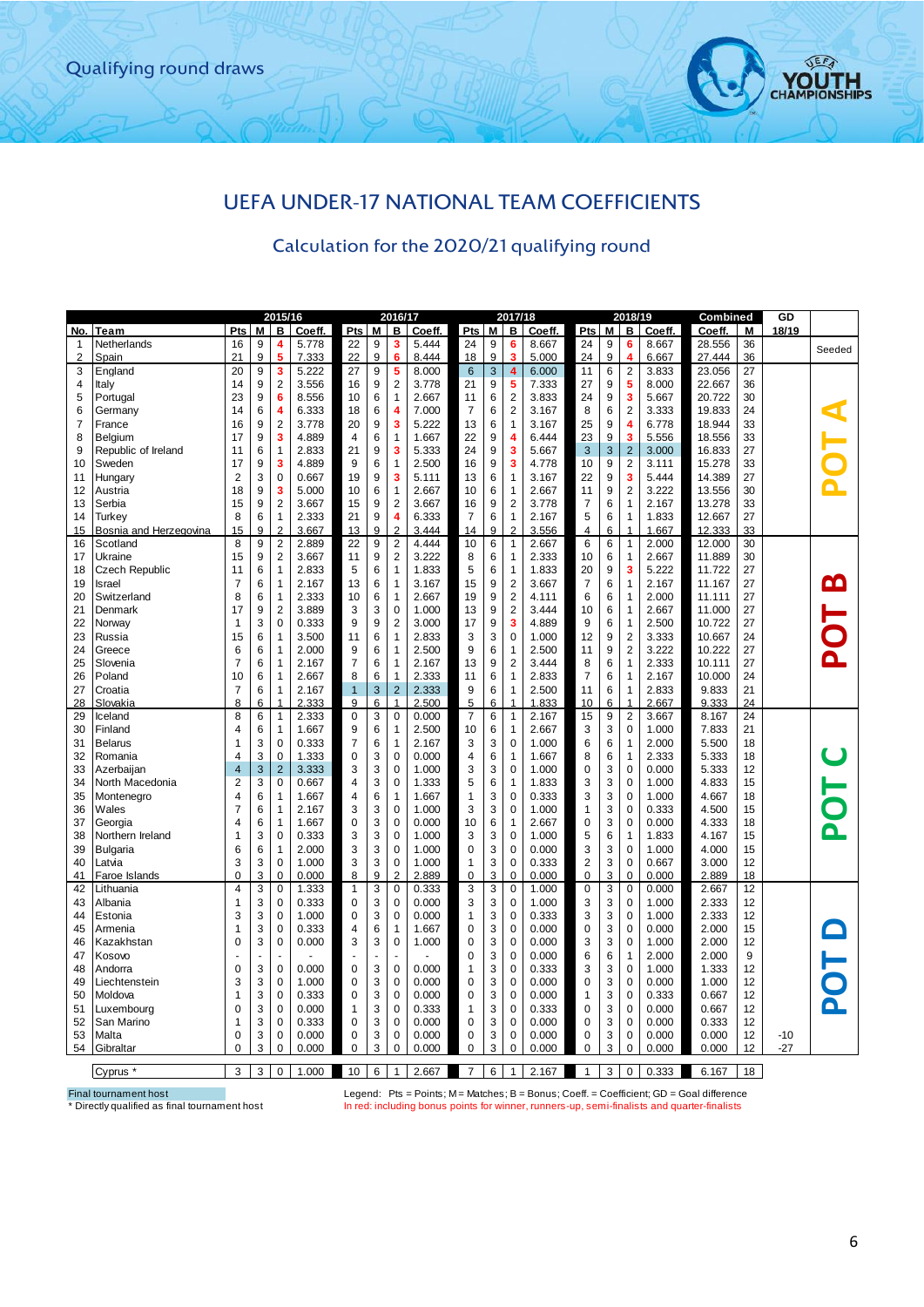

# QUALIFYING ROUND DRAW RESULTS

### 20th UEFA European Under-17 Championship, 2020/21

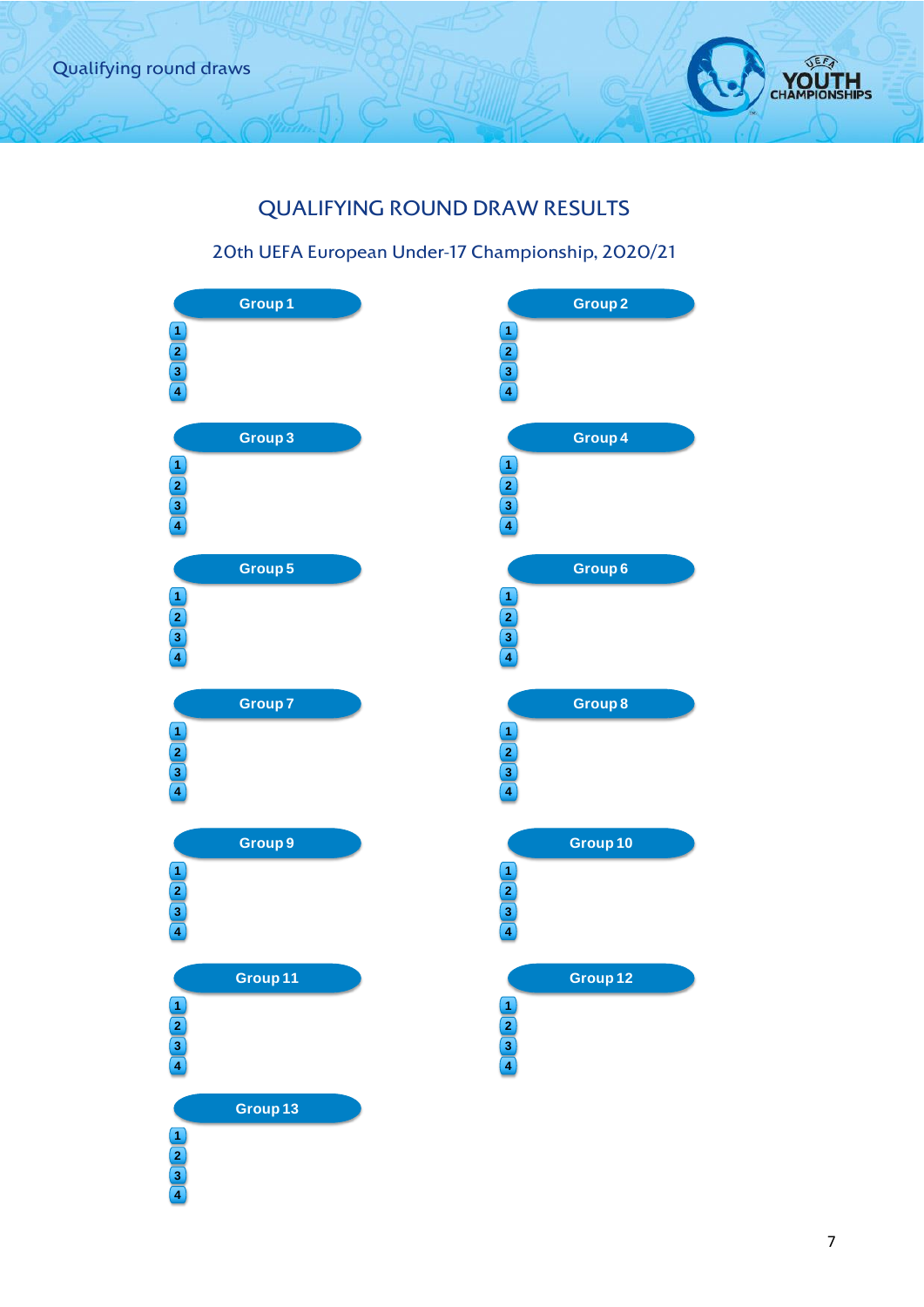

## UEFA UNDER-19 NATIONAL TEAM COEFFICIENTS

### Calculation for the 2020/21 qualifying round

|                |                                               |                |                | 2015/16        |        |                         |   | 2016/17        |                                                                          |                |   | 2017/18      |        |                         |   | 2018/19                 |        | Combined |    | GD    |          |
|----------------|-----------------------------------------------|----------------|----------------|----------------|--------|-------------------------|---|----------------|--------------------------------------------------------------------------|----------------|---|--------------|--------|-------------------------|---|-------------------------|--------|----------|----|-------|----------|
| No.            | Team                                          | <b>Pts</b>     | M              | В              | Coeff. | Pts                     | M | В              | Coeff.                                                                   | Pts            | M | в            | Coeff. | Pts                     | M | в                       | Coeff. | Coeff.   | M  | 18/19 |          |
| $\mathbf{1}$   | Portuga                                       | 21             | 9              |                | 6.333  | 17                      | 9 |                | 6.889                                                                    | 15             | 6 |              | 8.500  | 16                      | 6 |                         | 7.667  | 29.389   | 30 |       | Seeded   |
| $\overline{2}$ | France                                        | 22             | 9              | 6              | 8.444  | 8                       | 6 | 1              | 2.333                                                                    | 22             | 9 | 4            | 6.444  | 23                      | 9 | $\overline{\mathbf{4}}$ | 6.556  | 23.778   | 33 |       |          |
| 3              | England                                       | 23             | 9              | 4              | 6.556  | 24                      | 9 | 6              | 8.667                                                                    | 19             | 9 | 3            | 5.111  | 10                      | 6 | $\mathbf{1}$            | 2.667  | 23.000   | 33 |       |          |
| 4              | Italy                                         | 17             | 9              | 5              | 6.889  | 8                       | 6 | 1              | 2.333                                                                    | 23             | 9 | 5            | 7.556  | 19                      | 9 | 3                       | 5.111  | 21.889   | 33 |       |          |
| 5              | Netherlands                                   | 17             | 9              | 3              | 4.889  | 20                      | 9 | 4              | 6.222                                                                    | 10             | 6 | 1            | 2.667  | 12                      | 6 | $\mathbf{1}$            | 3.000  | 16.778   | 30 |       |          |
| 6              | <b>Czech Republic</b>                         | 12             | 6              | $\mathbf{1}$   | 3.000  | 21                      | 9 | 4              | 6.333                                                                    | 11             | 6 | 1            | 2.833  | 14                      | 9 | 3                       | 4.556  | 16.722   | 30 |       |          |
| 7              | Spain                                         | 4              | 3              | $\mathbf{1}$   | 2.333  | 6                       | 3 | $\mathbf{1}$   | 3.000                                                                    | $\overline{4}$ | 3 | 1            | 2.333  | 23                      | 9 | 6                       | 8.556  | 16.222   | 18 |       |          |
| 8              | Germany                                       | 3              | $\sqrt{3}$     | 3              | 4.000  | 21                      | 9 | 3              | 5.333                                                                    | 15             | 6 | $\mathbf{1}$ | 3.500  | 6                       | 3 | 1                       | 3.000  | 15.833   | 21 |       |          |
| 9              | Ukraine                                       | 10             | 6              | $\overline{1}$ | 2.667  | 9                       | 6 | 1              | 2.500                                                                    | 23             | 9 | 4            | 6.556  | 10                      | 6 | 1                       | 2.667  | 14.389   | 27 |       |          |
| 10             | Republic of Ireland                           | 3              | 3              | $\Omega$       | 1.000  | 12                      | 6 | 1              | 3.000                                                                    | 11             | 6 | 1            | 2.833  | 22                      | 9 | 4                       | 6.444  | 13.278   | 24 |       |          |
| 11             |                                               | $\overline{2}$ | 3              | $\Omega$       | 0.667  | 9                       | 6 | $\mathbf{1}$   | 2.500                                                                    | 16             | 9 | 3            | 4.778  | 15                      | 9 | 3                       | 4.667  | 12.611   | 27 |       |          |
|                | Norway                                        | 13             | 6              | $\mathbf{1}$   |        | 11                      | 6 | $\mathbf{1}$   | 2.833                                                                    | 13             | 9 | 3            | 4.444  | $\overline{7}$          | 6 | 1                       | 2.167  | 12.611   | 27 |       |          |
| 12             | Turkey                                        |                |                |                | 3.167  |                         |   |                |                                                                          |                |   |              |        |                         |   |                         |        |          |    |       |          |
| 13             | Austria                                       | 18             | 9              | 3              | 5.000  | 12                      | 6 | 1              | 3.000                                                                    | 13             | 6 | $\mathbf{1}$ | 3.167  | $\overline{\mathbf{c}}$ | 3 | $\mathbf 0$             | 0.667  | 11.833   | 24 |       |          |
| 14             | Croatia                                       | 16             | 9              | 3              | 4.778  | 13                      | 6 | 1              | 3.167                                                                    | $\overline{4}$ | 3 | 0            | 1.333  | 8                       | 6 | 1                       | 2.333  | 11.611   | 24 |       |          |
| 15             | Greece                                        | 10             | 6              | $\mathbf{1}$   | 2.667  | 10                      | 6 | $\mathbf{1}$   | 2.667                                                                    | 9              | 6 | 1            | 2.500  | 13                      | 6 | $\mathbf{1}$            | 3.167  | 11.000   | 24 |       |          |
| 16             | Belgium                                       | 13             | 6              | $\overline{1}$ | 3.167  | 9                       | 6 | 1              | 2.500                                                                    | 9              | 6 | $\mathbf{1}$ | 2.500  | 9                       | 6 | $\mathbf{1}$            | 2.500  | 10.667   | 24 |       |          |
| 17             | Sweden                                        | 6              | 6              | $\mathbf{1}$   | 2.000  | 16                      | 9 | 3              | 4.778                                                                    | $\overline{7}$ | 6 | 1            | 2.167  | 4                       | 3 | $\mathbf 0$             | 1.333  | 10.278   | 24 |       |          |
| 18             | Serbia                                        | 10             | 6              | $\mathbf{1}$   | 2.667  | 10                      | 6 | 1              | 2.667                                                                    | 9              | 6 | 1            | 2.500  | 8                       | 6 | 1                       | 2.333  | 10.167   | 24 |       | <u>ლ</u> |
| 19             | Poland                                        | 12             | 6              | $\mathbf{1}$   | 3.000  | 9                       | 6 | 1              | 2.500                                                                    | 10             | 6 | 1            | 2.667  | 6                       | 6 | $\mathbf{1}$            | 2.000  | 10.167   | 24 |       |          |
| 20             | Slovakia                                      | 11             | 6              | $\mathbf{1}$   | 2.833  | 12                      | 6 | $\mathbf{1}$   | 3.000                                                                    | 8              | 6 | 1            | 2.333  | 6                       | 3 | $\mathbf 0$             | 2.000  | 10.167   | 21 |       |          |
| 21             | Scotland                                      | 9              | 6              | $\mathbf{1}$   | 2.500  | 6                       | 6 | 1              | 2.000                                                                    | $\overline{7}$ | 6 | 1            | 2.167  | 13                      | 6 | 1                       | 3.167  | 9.833    | 24 |       |          |
| 22             | Israel                                        | 10             | 6              | $\mathbf{1}$   | 2.667  | 12                      | 6 | 1              | 3.000                                                                    | 3              | 3 | 0            | 1.000  | 13                      | 6 | 1                       | 3.167  | 9.833    | 21 |       |          |
| 23             | Bulgaria                                      | 4              | 6              | $\mathbf{1}$   | 1.667  | 14                      | 9 | 3              | 4.556                                                                    | $\overline{7}$ | 6 | $\mathbf{1}$ | 2.167  | 4                       | 3 | $\mathbf 0$             | 1.333  | 9.722    | 24 |       |          |
| 24             | Hungary                                       | 4              | 3              | 0              | 1.333  | 12                      | 6 | 1              | 3.000                                                                    | 9              | 6 | 1            | 2.500  | 8                       | 6 | $\mathbf{1}$            | 2.333  | 9.167    | 21 |       |          |
| 25             | Denmark                                       | 9              | 6              | $\mathbf{1}$   | 2.500  | 3                       | 3 | $\mathbf 0$    | 1.000                                                                    | 14             | 6 | 1            | 3.333  | 6                       | 6 | 1                       | 2.000  | 8.833    | 21 |       |          |
| 26             | Slovenia                                      | 13             | 6              | $\mathbf{1}$   | 3.167  | 4                       | 3 | $\mathbf 0$    | 1.333                                                                    | 4              | 3 | 0            | 1.333  | 8                       | 6 | $\mathbf{1}$            | 2.333  | 8.167    | 18 |       |          |
| 27             | Georgia                                       | 5              | 6              |                | 1.833  | $\overline{3}$          | 3 | 3              | 4.000                                                                    | $\overline{2}$ | 3 | $\Omega$     | 0.667  | $\overline{4}$          | 3 | $\Omega$                | 1.333  | 7.833    | 15 |       |          |
| 28             | Russia                                        | $\overline{7}$ | 6              | $\mathbf{1}$   | 2.167  | 5                       | 3 | $\mathbf 0$    | 1.667                                                                    | 3              | 3 | 0            | 1.000  | 9                       | 6 | $\mathbf{1}$            | 2.500  | 7.333    | 18 |       |          |
| 29             | Finland                                       | 4              | 3              | 0              | 1.333  | 8                       | 6 | 1              | 2.333                                                                    | $\mathbf 0$    | 3 | 3            | 3.000  | 2                       | 3 | 0                       | 0.667  | 7.333    | 15 |       |          |
| 30             | Switzerland                                   | 9              | 6              | $\mathbf{1}$   | 2.500  | $\overline{4}$          | 3 | $\mathbf 0$    | 1.333                                                                    | 3              | 3 | $\mathbf 0$  | 1.000  | $\overline{7}$          | 6 | 1                       | 2.167  | 7.000    | 18 |       |          |
| 31             | Bosnia and Herzegovina                        | 3              | 3              | $\Omega$       | 1.000  | 10                      | 6 | 1              | 2.667                                                                    | 6              | 6 | 1            | 2.000  | 3                       | 3 | $\mathbf 0$             | 1.000  | 6.667    | 18 |       |          |
| 32             | Cyprus                                        | 1              | 3              | $\mathbf 0$    | 0.333  | $\overline{7}$          | 6 | 1              | 2.167                                                                    | 3              | 3 | 0            | 1.000  | 5                       | 6 | $\mathbf{1}$            | 1.833  | 5.333    | 18 |       |          |
| 33             | Wales                                         | 3              |                | $\Omega$       | 1.000  |                         | 3 | $\mathbf 0$    | 2.000                                                                    | $\Omega$       |   | 0            |        |                         |   | $\mathbf{1}$            | 2.000  |          | 15 |       |          |
|                |                                               |                | 3              |                |        | 6                       |   |                |                                                                          |                | 3 |              | 0.000  | 6                       | 6 |                         |        | 5.000    |    |       |          |
| 34             | Latvia                                        | 1              | 3              | $\mathbf 0$    | 0.333  | 1                       | 3 | $\mathbf 0$    | 0.333                                                                    | 10             | 6 | $\mathbf{1}$ | 2.667  | 4                       | 3 | $\mathbf 0$             | 1.333  | 4.667    | 15 |       |          |
| 35             | Iceland                                       | 4              | 3              | $\Omega$       | 1.333  | 3                       | 3 | $\Omega$       | 1.000                                                                    | 3              | 3 | $\mathbf 0$  | 1.000  | 4                       | 3 | 0                       | 1.333  | 4.667    | 12 |       |          |
| 36             | Azerbaijan                                    | 3              | 3              | 0              | 1.000  | 3                       | 3 | $\mathbf 0$    | 1.000                                                                    | 1              | 3 | 0            | 0.333  | $\overline{7}$          | 6 | 1                       | 2.167  | 4.500    | 15 |       | ă        |
| 37             | North Macedonia                               | 0              | 3              | 0              | 0.000  | 0                       | 3 | $\mathbf 0$    | 0.000                                                                    | 12             | 6 | 1            | 3.000  | 4                       | 3 | 0                       | 1.333  | 4.333    | 15 |       |          |
| 38             | Northern Ireland                              | 4              | 6              | $\overline{1}$ | 1.667  | 3                       | 3 | $\mathbf 0$    | 1.000                                                                    | $\mathbf{1}$   | 3 | 0            | 0.333  | 4                       | 3 | $\mathbf 0$             | 1.333  | 4.333    | 15 |       |          |
| 39             | <b>Belarus</b>                                | 4              | 3              | 0              | 1.333  | $\overline{\mathbf{4}}$ | 6 | $\mathbf{1}$   | 1.667                                                                    | $\mathbf{1}$   | 3 | $\mathbf 0$  | 0.333  | 3                       | 3 | $\mathbf 0$             | 1.000  | 4.333    | 15 |       |          |
| 40             | Armenia                                       | $\Omega$       | 3              | $\Omega$       | 0.000  | $\Omega$                | 3 | $\Omega$       | 0.000                                                                    | $\overline{2}$ | 3 | $\Omega$     | 0.667  | $\mathbf{0}$            | 3 | 3                       | 3.000  | 3.667    | 12 |       |          |
| 41             | Montenegro                                    | 6              | 6              | $\mathbf{1}$   | 2.000  | $\mathbf 0$             | 3 | $\mathbf 0$    | 0.000                                                                    | 3              | 3 | 0            | 1.000  | $\mathbf{1}$            | 3 | $\mathbf 0$             | 0.333  | 3.333    | 15 |       |          |
| 42             | Kosovo                                        |                |                |                |        |                         |   |                |                                                                          | 9              | 6 | 1            | 2.500  | 2                       | 3 | 0                       | 0.667  | 3.167    | 9  |       |          |
| 43             | Malta                                         | $\mathbf 0$    | 3              | $\mathbf 0$    | 0.000  | 3                       | 3 | $\mathbf 0$    | 1.000                                                                    | $\mathbf 0$    | 3 | $\mathbf 0$  | 0.000  | 4                       | 3 | $\mathbf 0$             | 1.333  | 2.333    | 12 |       |          |
| 44             | Albania                                       | 3              | 3              | $\mathbf 0$    | 1.000  | 3                       | 3 | $\mathbf 0$    | 1.000                                                                    | 0              | 3 | 0            | 0.000  | 0                       | 3 | $\mathbf 0$             | 0.000  | 2.000    | 12 |       |          |
| 45             | Kazakhstan                                    | 0              | 3              | $\mathbf 0$    | 0.000  | $\mathbf 0$             | 3 | $\mathbf 0$    | 0.000                                                                    | 4              | 3 | 0            | 1.333  | 1                       | 3 | $\mathbf 0$             | 0.333  | 1.667    | 12 |       |          |
| 46             | Andorra                                       | 1              | 3              | $\mathbf 0$    | 0.333  | 3                       | 3 | $\mathbf 0$    | 1.000                                                                    | 1              | 3 | 0            | 0.333  | 0                       | 3 | $\mathbf 0$             | 0.000  | 1.667    | 12 |       |          |
| 47             | Luxembourg                                    | 4              | 3              | $\mathbf 0$    | 1.333  | $\mathbf 0$             | 3 | $\mathbf 0$    | 0.000                                                                    | $\mathbf{1}$   | 3 | 0            | 0.333  | 0                       | 3 | $\mathbf 0$             | 0.000  | 1.667    | 12 |       |          |
| 48             | Moldova                                       | $\Omega$       | 3              | $\Omega$       | 0.000  | 0                       | 3 | $\mathbf 0$    | 0.000                                                                    | 3              | 3 | 0            | 1.000  | 1                       | 3 | $\Omega$                | 0.333  | 1.333    | 12 |       |          |
| 49             | Estonia                                       | 3              | 3              | 0              | 1.000  | 0                       | 3 | $\mathbf 0$    | 0.000                                                                    | $\mathbf 0$    | 3 | $\mathbf 0$  | 0.000  | 1                       | 3 | $\mathbf 0$             | 0.333  | 1.333    | 12 |       |          |
| 50             | Faroe Islands                                 | 1              | 3              | $\Omega$       | 0.333  | 3                       | 3 | $\mathbf 0$    | 1.000                                                                    | $\mathbf 0$    | 3 | 0            | 0.000  | 0                       | 3 | $\Omega$                | 0.000  | 1.333    | 12 |       |          |
| 51             | Lithuania                                     | 3              | 3              | 0              | 1.000  | 0                       | 3 | $\mathbf 0$    | 0.000                                                                    | $\mathbf 0$    | 3 | 0            | 0.000  | 0                       | 3 | 0                       | 0.000  | 1.000    | 12 |       |          |
| 52             | Gibraltar                                     | 1              | 3              | 0              | 0.333  | 0                       | 3 | 0              | 0.000                                                                    | 0              | 3 | 0            | 0.000  | 0                       | 3 | 0                       | 0.000  | 0.333    | 12 |       |          |
| 53             | San Marino                                    | $\Omega$       | 3              | $\mathbf 0$    | 0.000  | $\mathbf 0$             | 3 | $\overline{0}$ | 0.000                                                                    | $\mathbf 0$    | 3 | $\mathbf 0$  | 0.000  | 0                       | 3 | 0                       | 0.000  | 0.000    | 12 |       |          |
|                |                                               |                |                |                |        |                         |   |                |                                                                          |                |   |              |        |                         |   |                         |        |          |    |       |          |
|                | Romania                                       | 6              | 6 <sup>1</sup> | $\mathbf{1}$   | 2.000  | 3                       | 3 | $\mathbf 0$    | 1.000                                                                    | 15             | 6 | $\mathbf{1}$ | 3.500  | 8                       | 6 | $\mathbf{1}$            | 2.333  | 8.833    | 21 |       |          |
|                | Final tournament host                         |                |                |                |        |                         |   |                | Legend: Pts = Points; M = Matches; B = Bonus; Coeff. = Coefficient       |                |   |              |        |                         |   |                         |        |          |    |       |          |
|                | * Directly qualified as final tournament host |                |                |                |        |                         |   |                | In red: including bonus points for winner, runners-up and semi-finalists |                |   |              |        |                         |   |                         |        |          |    |       |          |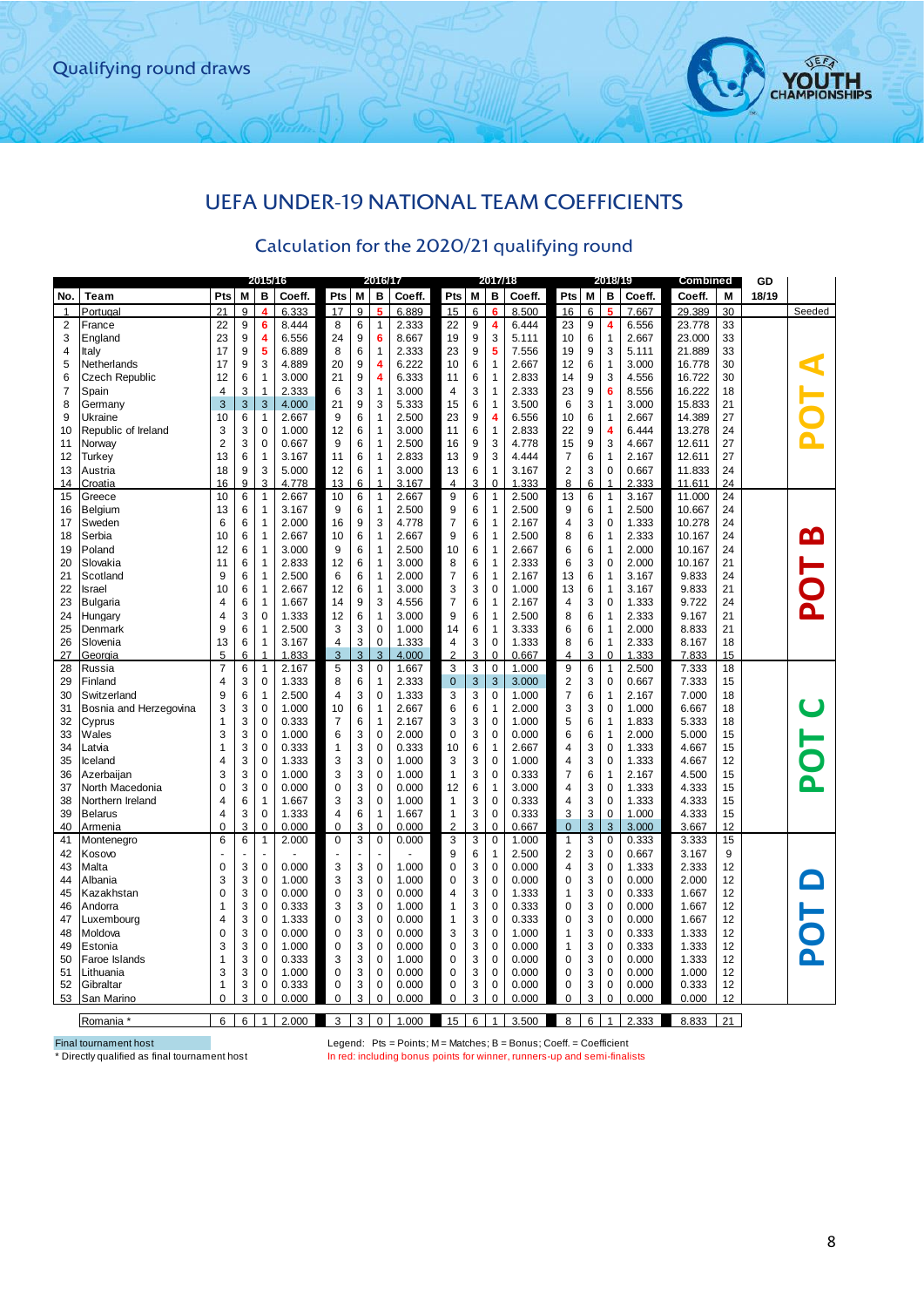

# QUALIFYING ROUND DRAW RESULTS

### 20th UEFA European Under-19 Championship, 2020/21

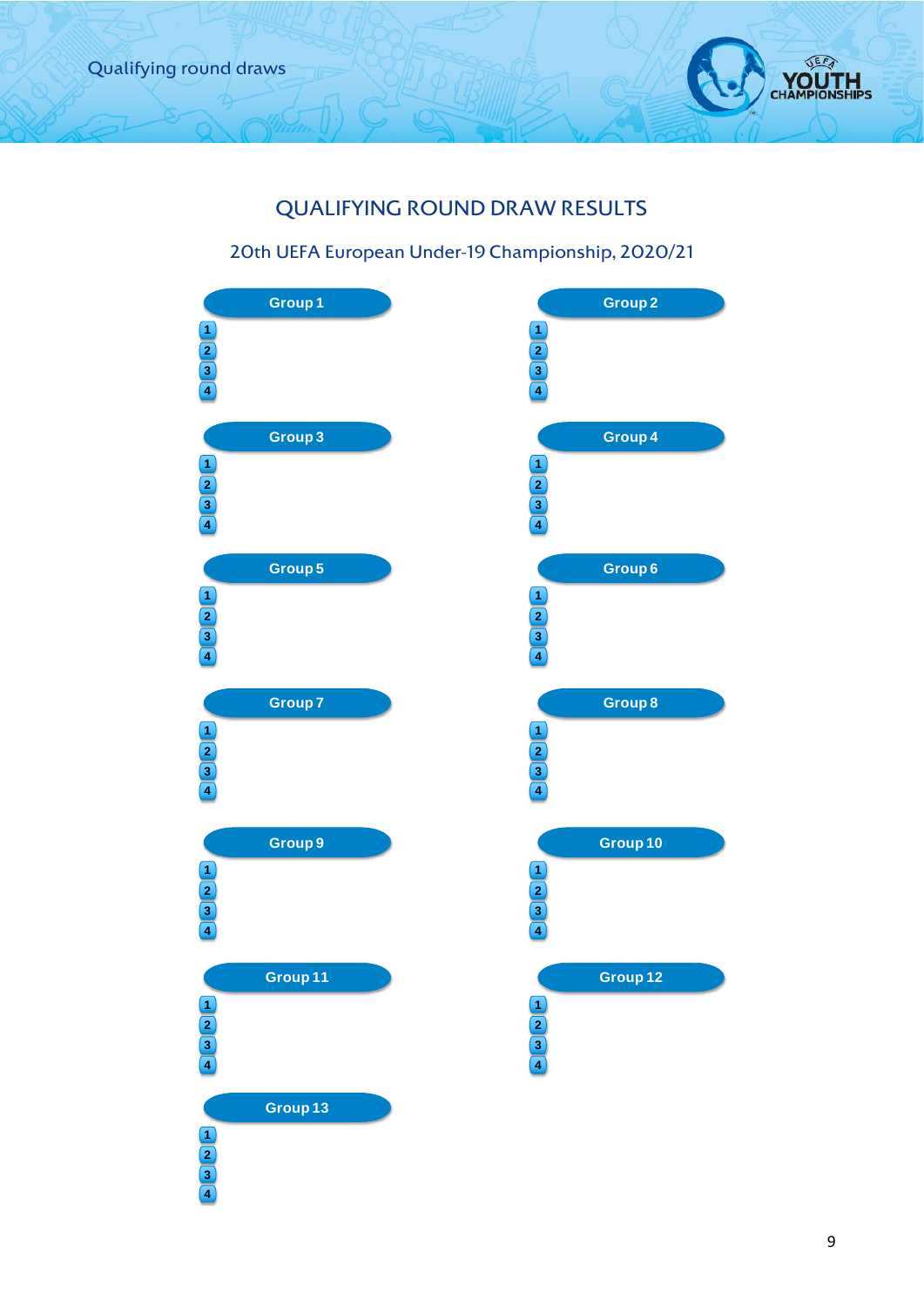Qualifying round draws

# INTERNATIONAL MATCH DATES 2020/21

| International match calendar |                                                      |                              |                |                                             |        |              |                |                                 |                    |                      |                                     |                |                |                                          |                           |                  |                                             |                              |                                  |                                   |                |                 |                          | Match dates     |                   |                 |                 |                       | 2020/21                            |                |
|------------------------------|------------------------------------------------------|------------------------------|----------------|---------------------------------------------|--------|--------------|----------------|---------------------------------|--------------------|----------------------|-------------------------------------|----------------|----------------|------------------------------------------|---------------------------|------------------|---------------------------------------------|------------------------------|----------------------------------|-----------------------------------|----------------|-----------------|--------------------------|-----------------|-------------------|-----------------|-----------------|-----------------------|------------------------------------|----------------|
|                              |                                                      |                              |                |                                             |        |              |                |                                 |                    |                      |                                     |                |                |                                          |                           |                  |                                             |                              |                                  |                                   |                | 뚠               |                          | 운               | 뚠                 |                 |                 |                       |                                    |                |
| June                         | $\overline{ }$                                       | $\overline{\mathcal{L}}$     | က              | 4                                           | မာ     | ဖ            | $\mathsf{r}$   | $\infty$                        | တ                  | $\overline{0}$       | Ξ                                   | $\frac{2}{3}$  | $\frac{3}{2}$  | $\frac{15}{2}$<br>$\overline{4}$         | $\frac{6}{2}$             | 17               | 18                                          | 19                           | 20                               | $\overline{21}$                   | $\overline{2}$ | 23              | 24                       | 25              | 26                | 27              |                 | $28$   29             | 30                                 |                |
| $\frac{2}{3}$                |                                                      | 뚠<br>$\overline{\mathbf{c}}$ | S              | 4                                           | 5      | 6            | ၓ<br>M         | $\overline{\sigma}$<br>$\infty$ | δ<br>ၜ             | $\overline{0}$       | Ξ                                   | $\frac{12}{ }$ | $\frac{3}{2}$  | $\frac{6}{5}$<br>ā<br>$\frac{4}{3}$<br>៵ | $\frac{6}{5}$<br>ō        | 17               | $\frac{8}{1}$                               |                              | $\overline{20}$<br>$\frac{1}{9}$ | ã<br>$\mathbf{z}$                 | 22<br>ã        | 23<br>ទ         | 24                       | 25              | 26                | 77              | 28<br>g         | ã<br>29               | $\overline{30}$<br>ဗ               | 31             |
|                              |                                                      |                              |                | <b>B</b>                                    | ဗ      | ន            |                |                                 |                    |                      | ဗိ                                  | S              | ő              |                                          |                           |                  | p                                           | p                            | ဥ                                |                                   |                |                 |                          | <b>P</b>        | <b>P</b>          | ဥ               |                 |                       |                                    |                |
| August                       | ᠇                                                    | $\sim$                       | 3              | 4                                           | 5      | ဖ            | ľ              | $\infty$                        | စာ                 | $\frac{1}{10}$       | H                                   | 12             | ę,             | $\frac{6}{1}$<br>$\overline{4}$          |                           | $16$   17        | <u>18</u>                                   | 6                            | $\overline{20}$                  | $\overline{\mathbf{2}}$           | 22             |                 | $23$   24                | 25              | 26                | 27              | $\frac{8}{2}$   | 29                    | $\overline{30}$                    | $\frac{8}{3}$  |
| September                    | ÷                                                    | $\mathbf{\tilde{c}}$         | $\infty$       | $\overline{\phantom{a}}$                    | Ю      | ۳<br>$\circ$ |                | $\infty$                        | 0                  | $\overline{0}$       | $\overline{1}$                      | $\frac{12}{2}$ | $13$   14      | ND <sub>1</sub><br>15                    | <b>ND1</b><br><u>16</u>   | 4<br>ND          | $\frac{8}{1}$                               | $\frac{6}{5}$                |                                  | $\overline{2}$<br>$\overline{20}$ | $\overline{2}$ | 23              | $\overline{\mathcal{Z}}$ | 25              | 26                |                 | $27$ 28         | MD <sub>2</sub><br>29 | MD <sub>2</sub><br>30 <sub>o</sub> |                |
|                              | MD <sub>2</sub>                                      |                              |                |                                             |        |              |                |                                 |                    |                      |                                     |                |                |                                          |                           |                  |                                             |                              | <b>SCIM</b>                      | SqlM                              | <b>Sam</b>     |                 |                          |                 |                   |                 |                 |                       |                                    |                |
| <b>October</b>               | ÷                                                    | 2                            | S              | 4                                           | Ю      | <sub>ဖ</sub> |                | $\infty$                        | <sub>ဝာ</sub>      | $\frac{1}{2}$        | 11   12                             |                | $\frac{13}{2}$ | $\frac{6}{5}$<br>$\overline{4}$          | $\frac{6}{2}$             | $\overline{17}$  |                                             | $18$ 19                      | 20 <sub>2</sub>                  | $\overline{21}$                   | $\overline{2}$ | 23              | $\overline{24}$          |                 | $25 \parallel 26$ | $\overline{27}$ | $\frac{8}{2}$   | $\overline{29}$       | 30                                 | ွ              |
|                              |                                                      |                              | MIN4           | MD4                                         | MD4    |              |                |                                 |                    |                      |                                     |                |                |                                          |                           |                  |                                             |                              |                                  |                                   |                |                 | MD <sub>5</sub>          | MD <sub>5</sub> | MD <sub>5</sub>   |                 |                 |                       |                                    |                |
| November                     | $\frac{1}{\tau}$                                     | $\mathbf{\Omega}$            | $\mathfrak{m}$ | 4                                           | 5      | စ            |                | $\infty$                        | $\circ$            | $\frac{1}{2}$        | H                                   | $\frac{1}{2}$  | 13 14          |                                          | 15 16                     | $\overline{11}$  | $\frac{8}{1}$                               | $\frac{6}{5}$                | $\overline{20}$                  | $\overline{\mathbf{S}}$           |                | $22$ 23         | 24                       | 25              | 26                | 27              | $\overline{28}$ |                       | $29$ 30                            |                |
| <b>December</b>              | $\overline{\phantom{0}}$                             | $\mathbf 2$                  | 3              | 4                                           | 5      | စ            | L              | MD6<br>$\infty$                 | <b>MID6</b><br>Ø   | \$<br>ng<br>M        | $\overline{\mathbf{1}}$             | $\frac{2}{3}$  | 13   14        | $\frac{6}{1}$                            | $\frac{6}{2}$             | $\overline{17}$  | $\frac{8}{1}$                               | $\frac{6}{5}$                |                                  | $20$ $21$                         | $\overline{2}$ | 23              | 24                       | 25              | 26                |                 | $27$ 28         | 29                    | 30                                 | స్             |
| January                      | $\overline{\phantom{0}}$                             | $\mathbf 2$                  | $\equiv$<br>3  | 4                                           | 5      | ဖ            | Ľ              | ထ                               | တ                  | $10$   11            |                                     | $\overline{2}$ | <u>ო</u>       | $\frac{6}{1}$<br>$\overline{4}$          | $\frac{6}{5}$             | $\overline{1}$   | $\frac{8}{1}$                               | $\frac{6}{5}$                | 20                               | 21                                | 22             | 23              | $\overline{24}$          | $\frac{25}{2}$  | 26                | 27              | $\frac{8}{2}$   | 29                    | 30                                 | 31             |
| February                     | ᠇                                                    | 2                            | 3              | 4                                           | 5      | 6            |                | 8                               | თ                  | $\overline{a}$       | $\overline{\mathcal{L}}$            | $\frac{2}{3}$  | 13             | $14$   15                                | $\frac{6}{5}$<br>1/8      | <u>1/8</u><br>17 | 1/16<br>$\frac{8}{2}$                       | <u>io</u>                    | 20                               | $\overline{2}$                    | $\overline{2}$ | 23<br><u>18</u> | 24<br><u>51</u>          | 1/16<br>25      | 26                | 27              | $\overline{28}$ |                       |                                    |                |
| <b>March</b>                 | $\overline{\phantom{0}}$<br>$\overline{\phantom{a}}$ | $\mathbf 2$                  | S              | 4                                           | 5      | စ            |                | œ                               | $\frac{1}{8}$<br>ၜ | $\frac{1}{2}$<br>1/8 | H<br><u>1/8</u>                     | $\overline{2}$ | $\frac{3}{2}$  | $14$   15                                | $\frac{6}{5}$<br><b>a</b> | 1/8<br>17        | $\frac{8}{3}$<br><u>1/8</u>                 | $\frac{1}{2}$                | 20                               | $\overline{21}$                   | <b>22</b>      | 23              | 24                       | $\frac{15}{25}$ | 26                | 27              |                 | 28 29                 | $\frac{30}{2}$                     | <u>रू</u>      |
|                              |                                                      |                              |                |                                             |        | 14           | $\frac{4}{3}$  | 별                               |                    |                      |                                     |                | $\frac{4}{3}$  | ₹<br>$\frac{4}{3}$                       |                           |                  |                                             |                              |                                  |                                   |                |                 |                          |                 |                   | 1/2             | 1/2             | 12                    |                                    |                |
| April                        |                                                      | 2                            | 3              | 4                                           | 5      | $\bullet$    | N              | $\infty$                        | တ                  | $\overline{0}$       | $\frac{12}{2}$<br>$\overline{\tau}$ |                | $\frac{3}{2}$  | 15<br>14                                 | $\frac{6}{5}$             | 17               |                                             | <u>67</u><br>$\frac{18}{18}$ | 20                               | $\tilde{2}$                       | 22             | 23              | $\overline{\mathcal{Z}}$ | 25              | $\frac{26}{ }$    | 27              | 28              | 29                    | 30                                 |                |
| Nay                          |                                                      | $\mathbf{\Omega}$            | 3              | 1/2<br>4                                    | ₽<br>5 | 12<br>ဖ      | $\overline{ }$ | $\infty$                        | တ                  | $\frac{1}{10}$       | Ξ                                   | $\overline{2}$ | $\frac{3}{2}$  | $\frac{6}{5}$<br>$\overline{4}$          |                           | $16$    17       | $\frac{8}{1}$                               | $\frac{6}{5}$                | $\overline{20}$                  | $\overline{2}$                    | 22             |                 | $23$   24                | 25              | 26                | 27              | 28              | 29<br>щ               | 30                                 | $\frac{8}{10}$ |
| June                         |                                                      | $\overline{\mathbf{c}}$      | $\infty$       | 4                                           | LÇ,    | -<br>ဖ       | r              | $\infty$                        | 6                  | $\overline{0}$       | Ξ                                   | 12             | 13   14        | $\frac{6}{1}$                            | $\frac{6}{2}$             | 17               | $\frac{8}{1}$                               | $\frac{6}{5}$                | 20                               | $\frac{21}{2}$                    | 22             | 23              | $\overline{24}$          | 25              | 26                |                 | $27$   28       | 29                    | 80                                 |                |
| Start of week:               | <b>Sat</b>                                           | Sun   Mon                    |                |                                             |        |              |                |                                 |                    |                      |                                     |                |                |                                          |                           |                  |                                             |                              |                                  |                                   |                |                 |                          |                 |                   |                 |                 |                       |                                    |                |
|                              |                                                      |                              |                | UEFA Champions League matches               |        |              |                |                                 |                    |                      |                                     |                |                |                                          |                           |                  | Q = UEFA Champions League qualifying rounds |                              |                                  |                                   |                |                 |                          |                 |                   |                 |                 |                       |                                    |                |
|                              |                                                      |                              |                | UEFA Europa League matches                  |        |              |                |                                 |                    |                      |                                     |                |                |                                          |                           |                  | PO = UEFA Champions League play-offs        |                              |                                  |                                   |                |                 |                          |                 |                   |                 |                 |                       |                                    |                |
|                              |                                                      |                              |                | UEFA Super Cup (12 August)                  |        |              |                |                                 |                    |                      |                                     |                |                |                                          |                           |                  |                                             |                              |                                  |                                   |                |                 |                          |                 |                   |                 |                 |                       |                                    |                |
|                              |                                                      |                              |                | UEFA EURO 2020                              |        |              |                |                                 |                    |                      |                                     |                |                |                                          |                           |                  | Q = UEFA Europa League qualifying rounds    |                              |                                  |                                   |                |                 |                          |                 |                   |                 |                 |                       |                                    |                |
|                              |                                                      |                              |                | International matches of national teams     |        |              |                |                                 |                    |                      |                                     |                |                |                                          |                           |                  | PO = UEFA Europa League play-offs           |                              |                                  |                                   |                |                 |                          |                 |                   |                 |                 |                       |                                    |                |
|                              |                                                      |                              |                | 1 to 9 June do not apply for UEFA           |        |              |                |                                 |                    |                      |                                     |                |                |                                          |                           |                  |                                             |                              |                                  |                                   |                |                 |                          |                 |                   |                 |                 |                       |                                    |                |
|                              |                                                      |                              |                | FIFA Club World Cup (dates to be confirmed) |        |              |                |                                 |                    |                      |                                     |                |                |                                          |                           |                  |                                             |                              |                                  |                                   |                |                 |                          |                 |                   |                 |                 |                       |                                    |                |
|                              |                                                      |                              |                | UEFA European Under-21 Championship         |        |              |                |                                 |                    |                      |                                     |                |                |                                          |                           |                  |                                             |                              |                                  |                                   |                |                 |                          |                 |                   |                 |                 |                       |                                    |                |

bs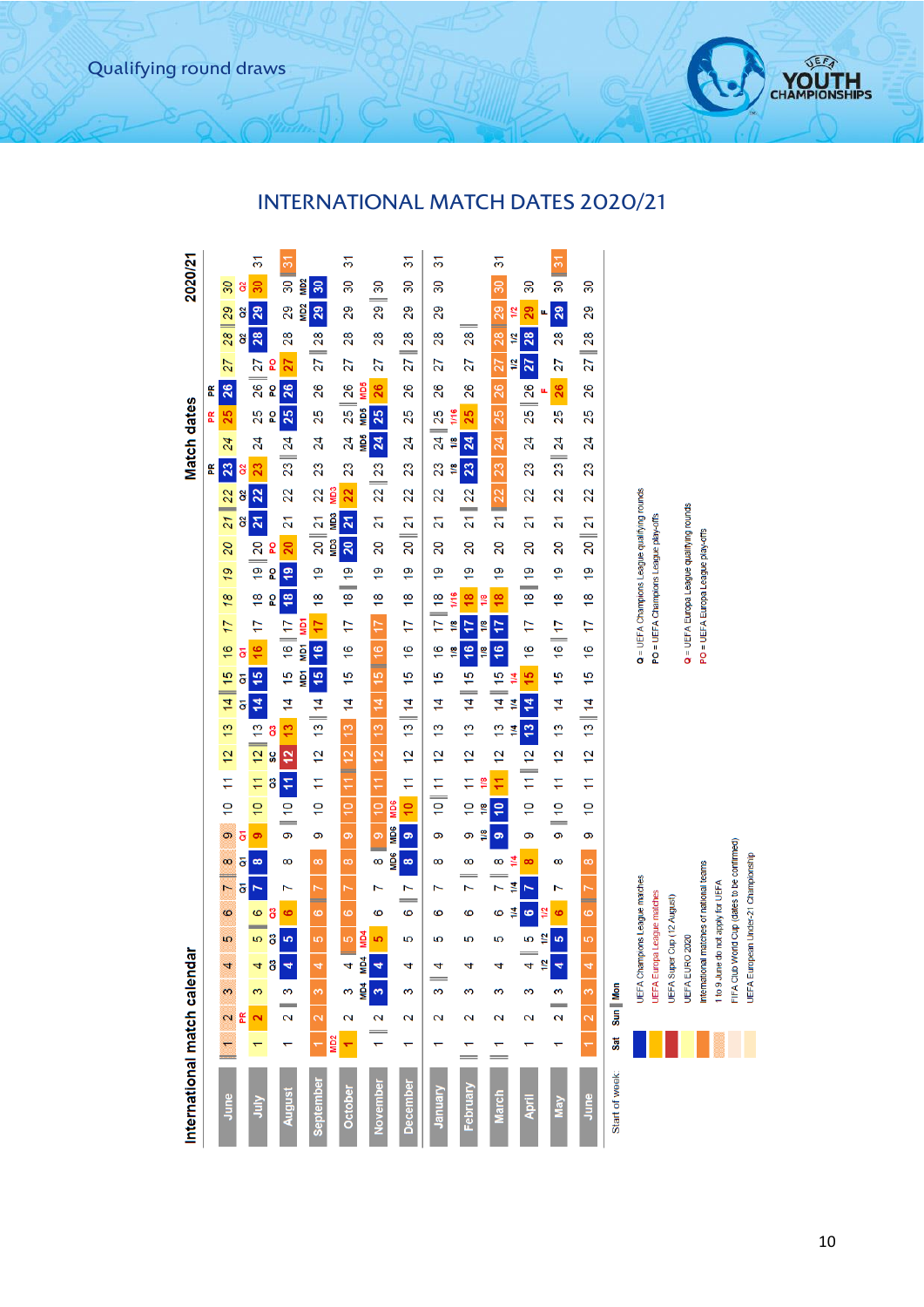



NOTES